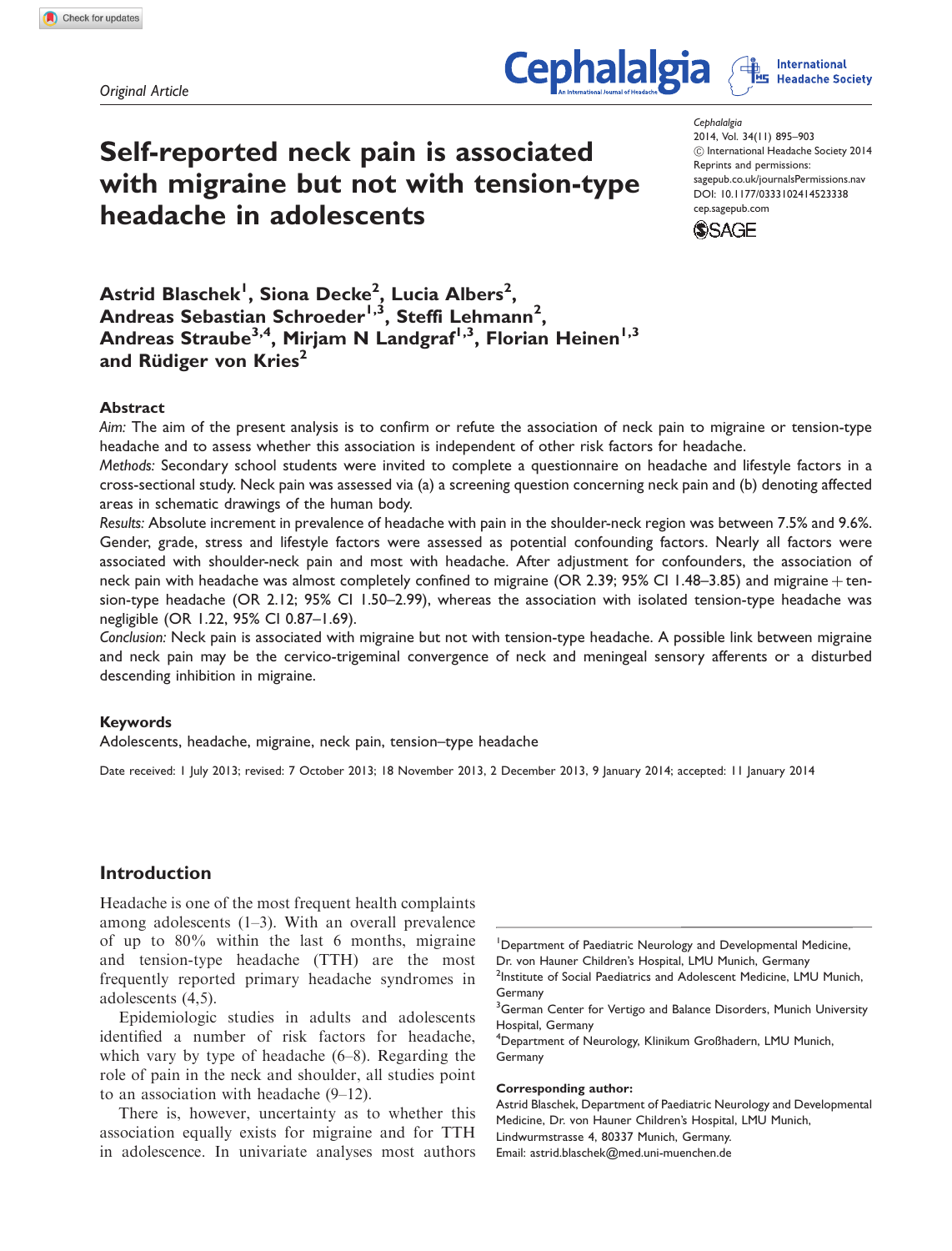found an association with migraine and only few with TTH (11–14). We recently demonstrated a clear association of self-reported neck pain with migraine but not with TTH  $(5)$ . Identification of specific effects might be of importance as the pathophysiology of migraine may differ from that of TTH (15). To understand the underlying effect of neck pain on headache, it is important to rule out a common cause for both neck pain and headache. The objective of this study therefore was to identify a potentially specific effect of neck pain on either migraine or TTH. Is the effect of neck pain confined to migraine? Is this effect independent of other risk factors for headache (e.g. stress)?

## **Methods**

## Participants

We used the pre-intervention data from a cluster randomized, prospective intervention study (MUKIS: Münchner Untersuchung zu Kopfschmerzen bei Gymnasiasten – Interventionsstudie). This study was based in the metropolitan area of Munich. The principals of 47 public secondary schools received a letter describing the study, together with a supporting letter from the Bavarian Ministry of Education and Culture. The principals of 12 schools agreed to participate in data collection. They were asked to assign a contact person at their respective school, usually a teacher or school psychologist, who then received a package consisting of further information about the study and exemplary questionnaires for teachers and the families of the potential participants. Questionnaires were handed out during class to all attending students. Students completed the questionnaire during a regular school lesson (45 minutes) in the classroom under supervision of a teacher and at least one member of the Munich Research Group on Headache in Children team (medical doctor or psychologist).

In total, 1674 students (aged between 12 and 19 years) filled in the questionnaires. The final study sample was based on 1445 questionnaires with complete information on gender, grade, type of headache, lifestyle factors (coffee consumption, consumption of drinks containing caffeine, alcohol consumption, smoking, physical activity), stress and pain in the head and neck region. Students reporting headache that could not be classified as migraine, TTH or a combination of both were excluded.

The study was approved by the Data Safety Officer and the Ethic Committee (356/2011) of the Medical Faculty of the Ludwig-Maximilians-University Munich and the Bavarian Ministry of Education and Culture. Parents and all students older than 14 years gave their written consent to participate in the study.

## Headache classification

Students who responded positively to the screening question 'Did you have any headaches during the last 7 days or 3 month or 6 months?' were classified as headache sufferers. Headache was classified according to the criteria of the German translation of the International Classification of Headache Disorders – 2nd edition (ICHD-II) (16) either as migraine, TTH or combined migraine plus TTH as described previously (7).

## Lifestyle factors, stress and muscular pain

The questionnaire included several sub-items of recently published questionnaires on headache in adolescents; for detailed information see references  $(5,7,8,17-19)$ .

The presence of pain in the head, neck and shoulder region was assessed with the question 'Do you suffer from neck and shoulder pain?' with the ratings 'strongly', 'moderately', 'rarely' or 'not at all' from the Zerssen list (pain in neck and shoulder) (18). In order to identify pain in the neck and shoulder region more specifically, we additionally asked 'Can you identify painful muscles?' and requested participants to mark these locations in each of three drawings showing frontal, back and lateral views of the human body. Pain in the neck and shoulder region was assumed if the students answered the question about pain with yes and marked painful locations in the neck and shoulder region (5).

Consumption of coffee was assessed by the question 'How much coffee do you drink?', 'none', 'one cup per week', 'one cup per day' or 'two or more cups per day'?. Students who drink any coffee were categorized as drinking coffee. Consumption of caffeine-containing drinks (energy drinks, cola) was assessed and categorized in the same way. Students who answered the question 'How much alcohol do you drink?' with 'one to three glasses per month', 'one glass per week' or 'more than one glass per week' in any of the categories 'beer', 'wine and champagne' and 'alcoholic mixed drinks, cocktails' were categorized as 'drinking alcohol'. Physical activity was assessed according to the procedure suggested by Kujala et al. (19). Level of activity was categorized as low, moderate or high, students with low level were assigned to the 'inactive group', the others as 'physically active'. Smoking was assessed by the question 'Do you smoke?', which could be answered with 'no', 'yes, less than once a day', 'yes, once a week',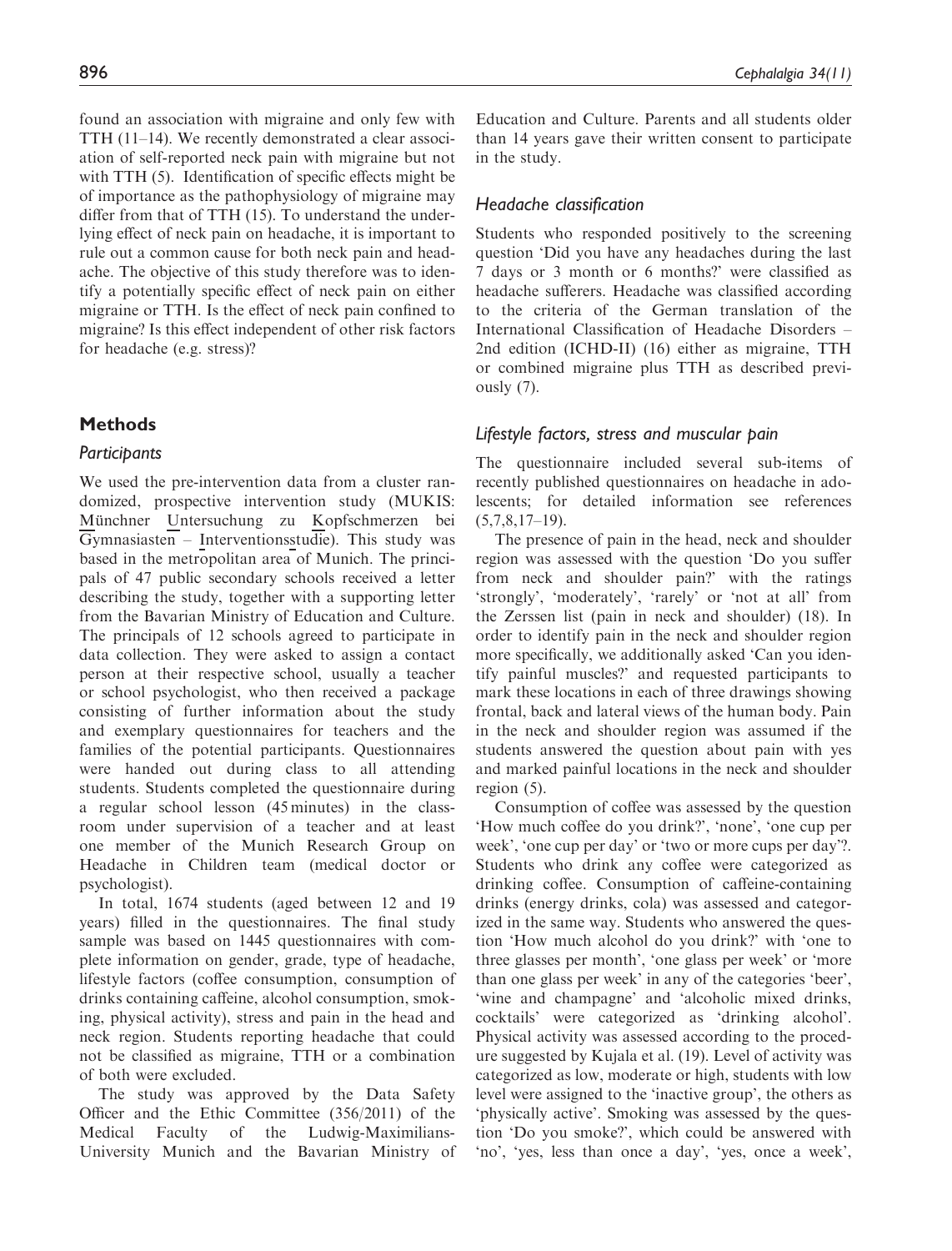'yes, more than once a week' or 'yes, daily'. Students who answered with yes were categorized as smokers.

As a global measure for chronic stress experience, we used the chronic stress screening scale consisting of 12 items taken from the TICS (Trier Inventory for Chronic Stress), a 57-item self-report instrument (17). For each item the students had to report their experience within the past 3 months rated on a 5-point scale from 0 (never) to 4 (very often). Individual mean scores for each dimension were calculated and then linearly transformed to age-group related T norm values (mean 50; SD 10). For the individual T value, it was determined whether the value was within normal range of the T distribution. Stress experience was assumed when the value was above the normal range.

#### Statistical analysis

Prevalence of headache and types of headache with binomial confidence intervals were calculated separately for each assessment of pain (reporting pain in neck and shoulder region from the Zerssen list or reporting pain in the neck and shoulder region).

Prevalence of headache and types of headache (number and percentage of students) were additionally assessed by gender, grade and lifestyle factors. Associations between these factors and pain in the neck and shoulder region were assessed. p Values were calculated using chi-square statistics. Potential confounding was assumed if  $p$  was less than 0.1 for risk factors associated with both headache and pain in the head and shoulder region. Logistic regression models for headache (any and subtypes) were calculated with stepwise adjustment for potential confounders.

The calculations were performed with the SAS software package (version 9.2, SAS Institute Inc., Cary, NY, USA).

## **Results**

## Prevalence of headache

A total of 1445 questionnaires were included for analysis with complete information on gender, grade, type of headache, lifestyle factors (coffee consumption, consumption of drinks containing caffeine, alcohol consumption, smoking, physical activity), stress and neck pain. Of the participants, 1201 (83.1%) had experienced headache at least once during the previous 6 months. Of those, 596 (41.2%) reported pure TTH, 136 (9.4%) pure migraine and 469 (32.5%) mixed migraine and TTH.

#### Pain in head/neck and shoulder

Table 1 shows the proportion of students with headache and pain or painful areas in neck and shoulder. The absolute increment in prevalence of headache in students reporting pain in the shoulder-neck region was 9.6% (screening question) and 7.5% in students who marked painful areas.This difference is mainly a reflection of a higher prevalence of headache in adolescents with migraine or migraine  $+ TTH$ , as a greater proportion of students with pain in the neck and shoulder region/painful areas suffered from migraine and migraine  $+$  TTH. The prevalence of TTH was even higher in students reporting no pain in the neckshoulder region.

To identify potential confounding by other known risk factors, we assessed the associations between gender, grade, stress and lifestyle factors and headache (Table 2). Among all participants with headache, a higher prevalence of headache was observed with female sex, stress, alcohol, coffee consumption and smoking. These risk factors were mostly a reflection of a significantly higher prevalence in headache with a

|                                               | Total<br>$n = 1445$ | Any headache, %<br>(95% CI) | Migraine, %<br>(95% CI) | TTH, %<br>(95% CI) | Migraine $+$ TTH, $%$<br>(95% CI) |
|-----------------------------------------------|---------------------|-----------------------------|-------------------------|--------------------|-----------------------------------|
| Pain in the neck and shoulder region          |                     |                             |                         |                    |                                   |
| Not at all/rarely                             | 780                 | 78.7 (75.7-81.5)            | $6.8$ (5.0-8.7)         | 46.2 (42.6-49.7)   | $25.9(22.9-29.1)$                 |
| Moderate/strong                               | 665                 | 88.3 (85.6-90.6)            | $12.6$ (10.2-15.4)      | $35.5(31.9-39.3)$  | 40.2 (36.4-44.0)                  |
| Painful areas in the neck and shoulder region |                     |                             |                         |                    |                                   |
| No                                            | 807                 | 79.8 (77.0-82.6)            | $6.6$ $(5.0 - 8.5)$     | 48.2 (44.7–51.7)   | $25.0(22.1-28.2)$                 |
| Yes                                           | 638                 | 87.3 (84.7-89.9)            | $13.0(10.5 - 15.9)$     | 32.45 (28.8-36.2)  | 41.85 (38.0-45.8)                 |

Table 1. Prevalence of headache by reported pain or painful areas in the neck and shoulder region.

CI, confidence interval; TTH, tension-type headache.

Results are shown in percentage terms with binominal 95% CI.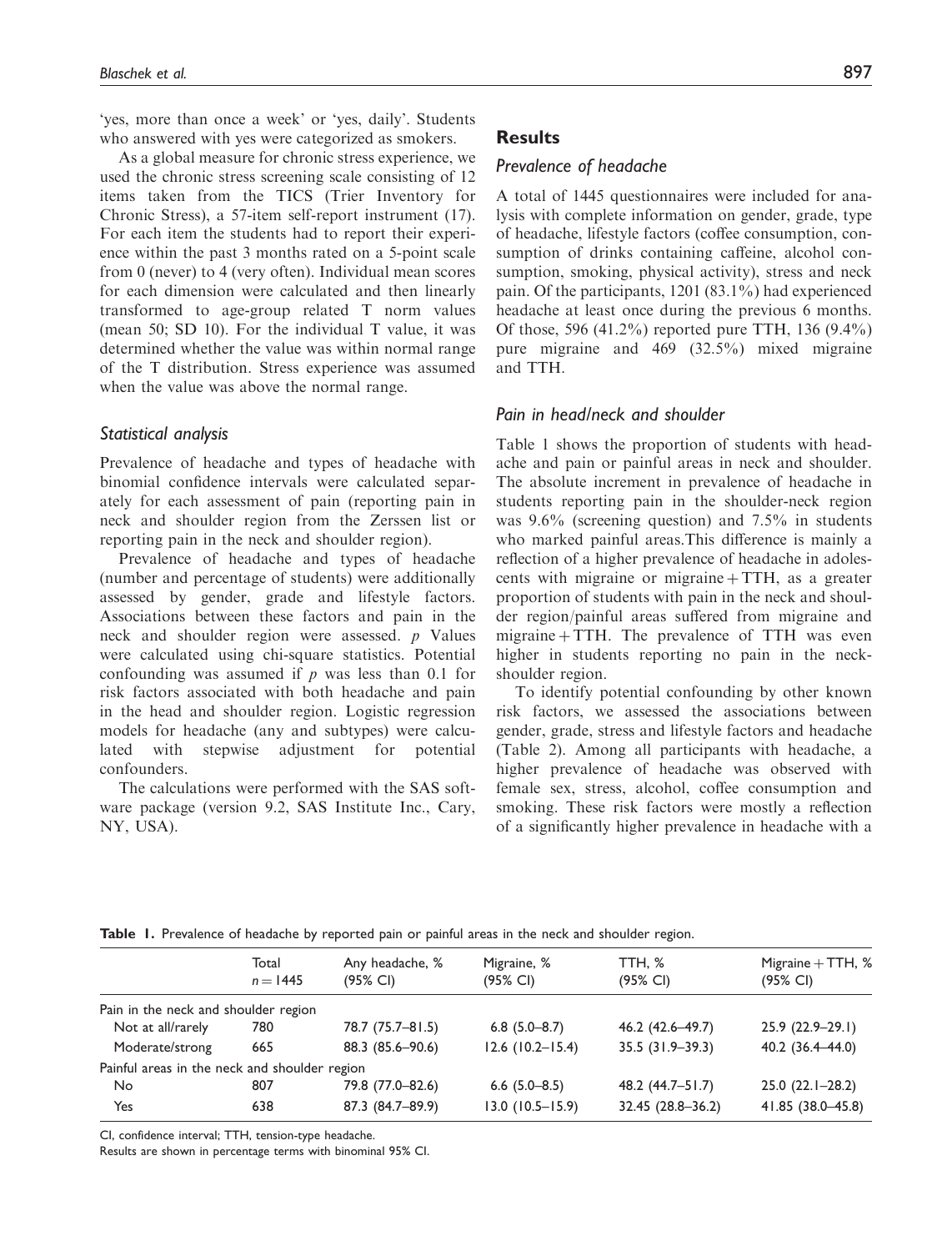| Demographic and lifestyle factors<br>Total $n = 1445$ |                                      | Any headache<br>$n = 1201$<br>N(%) | Migraine<br>$n = 136$<br>N(%) | <b>TTH</b><br>$n = 596$<br>N(%) | $Migraine + TTH$<br>$n = 469$<br>N(%) |
|-------------------------------------------------------|--------------------------------------|------------------------------------|-------------------------------|---------------------------------|---------------------------------------|
| Gender                                                | Male $(n = 666)$<br>Female $(n=779)$ | 523 (78.5)<br>678 (87.0)           | 49 (7.4)<br>87(11.2)          | 299 (44.9)<br>297 (38.1)        | 175(26.3)<br>294 (37.7)               |
|                                                       | Þ                                    | $<$ 0.000 l                        | $<$ 0.000 l                   | < 0.05                          | $<$ 0.000 l                           |
| Grade                                                 | 8. $(n = 484)$                       | 399 (82.4)                         | 50(10.3)                      | 192(39.7)                       | 157(32.4)                             |
|                                                       | 9. $(n = 550)$                       | 461 (83.8                          | 52 (9.5)                      | 225 (40.9)                      | 184(33.5)                             |
|                                                       | 10. $(n=411)$                        | 341 (83.0)                         | 34(8.3)                       | 179(45.6)                       | 128(31.1)                             |
|                                                       | Þ                                    | > 0.1                              | >0.1                          | >0.1                            | >0.1                                  |
| <b>Stress</b>                                         | No $(n = 1104)$                      | 894 (81.0)                         | 91(8.2)                       | 483 (43.8)                      | 320 (29.0)                            |
|                                                       | Any $(n = 341)$                      | 307 (90.0)                         | 45 (13.2)                     | 113(33.1)                       | 149(43.7)                             |
|                                                       | Þ                                    | $<$ 0.000 l                        | < 0.01                        | $<$ 0.001                       | $<$ 0.000 l                           |
| Alcohol                                               | Never $(n=700)$                      | 562 (80.3)                         | 57 $(8.1)$                    | 281 (40.1)                      | 224 (32.0)                            |
|                                                       | Ever $(n = 745)$                     | 639 (85.8)                         | 79 (10.6)                     | 315(42.3)                       | 245 (32.9)                            |
|                                                       | Þ                                    | < 0.01                             | > 0.1                         | > 0.1                           | >0.1                                  |
| Coffee                                                | Never $(n=804)$                      | 647 (80.5)                         | 61(7.6)                       | 346 (43.0)                      | 240 (29.9)                            |
|                                                       | Ever $(n=641)$                       | 554 (86.4)                         | 75 (11.7)                     | 250 (39.0)                      | 229 (35.7)                            |
|                                                       |                                      | < 0.005                            | < 0.01                        | >0.1                            | >0.1                                  |
| Soft drinks with caffeine                             | Never $(n=433)$                      | 351(81.1)                          | 41 $(9.5)$                    | 179(41.3)                       | 131(30.3)                             |
|                                                       | Ever $(n = 1012)$                    | 850 (84.0)                         | 95 (9.4)                      | 417(41.2)                       | 338 (33.4)                            |
|                                                       |                                      | >0.1                               | >0.1                          | >0.1                            | >0.1                                  |
| Physical inactivity                                   | Moderate/high $(n = 349)$            | 296 (84.8)                         | 35 (10.0)                     | 133(38.1)                       | 128 (36.7)                            |
|                                                       | Low $(n = 1096)$                     | 905 (82.6                          | 101(9.2)                      | 463 (42.2)                      | 341 (31.1)                            |
|                                                       |                                      | > 0.1                              | >0.1                          | >0.1                            | $<$ 0.1                               |
| Smoking                                               | Never $(n=1231)$                     | 1012(82.2)                         | 105(8.6)                      | 504 (40.9)                      | 403 (32.7)                            |
|                                                       | Ever $(n = 214)$                     | 189 (88.3)                         | 31(14.4)                      | 92 (43.0)                       | 60 (30.8)                             |
|                                                       | Þ                                    | < 0.05                             | $<$ 0.0 l                     | >0.1                            | >0.1                                  |

Table 2. Prevalence of headache by gender, grade, stress and lifestyle factors.

TTH, tension-type headache.

p Values were calculated using chi-square statistics. Significant results printed in bold font.

migrainous component  $(migraine/migraine + TTH)$ . Consistently, there was no association between headache and consumption of caffeine-containing soft drinks, grade or physical inactivity.

In addition, we analyzed whether there was any association with the exposures to pain or painful areas in neck and shoulder, and demographic and lifestyle factors (Table 3). Pain in the neck and shoulder or painful areas was associated with gender, grade, stress, alcohol consumption, coffee and smoking but not with soft drinks containing caffeine. Physical inactivity was associated only with painful areas but not with pain in the head, neck and shoulder region.

To determine whether the association of neck pain and headache is confounded by other risk factors for headache, we applied a logistic regression model with stepwise adjustment for potential confounders. The analysis confirmed the association between neck pain and headache and showed that this is mainly determined by association with migraine and

migraine  $+ TTH$ , while the observed association with isolated TTH could be explained by confounding (Table 4). Stepwise adjustment for gender reduced the OR for migrainous headache by about 9%. Further adjustment by stress and subsequently by lifestyle factors (alcohol, coffee/caffeine containing soft drinks, physical activity and smoking) accounted for further reductions of, respectively, 8% and 5%.

#### **Discussion**

Recent publications highlight the influence of neck pain, stress and a variety of lifestyle factors as risk factors for headache with particular importance in migraineurs (5–8). The main finding of the present epidemiologic study was confirmation of the association of neck pain and migraine. This association could not be explained by confounding by stress or lifestyle factors.

This observation substantiates data from our previous large epidemiologic study of healthy secondary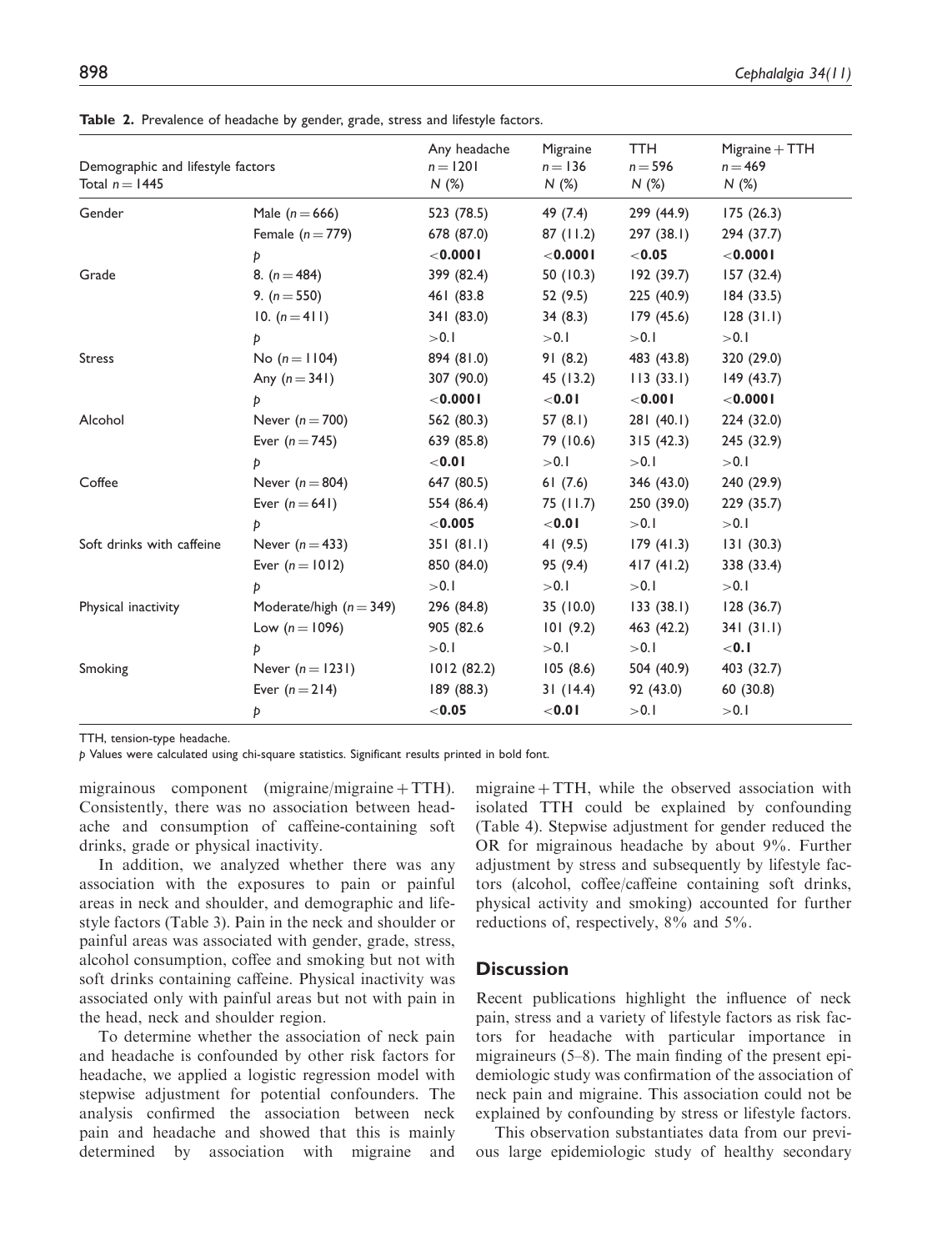|                           |                     | Pain in the<br>neck and shoulder | Painful areas in<br>the neck or shoulder |  |
|---------------------------|---------------------|----------------------------------|------------------------------------------|--|
|                           | Total<br>$N = 1445$ | region (moderate/strong)         | region (yes)<br>$N = 638$                |  |
| Factor                    |                     | $N = 665$                        |                                          |  |
| Gender                    | Male $(n = 666)$    | 231 (34.68)                      | 230 (34.5)                               |  |
|                           | Female $(n=779)$    | 434 (55.71)                      | 408 (52.4)                               |  |
|                           | Þ                   | < 0.0001                         | $<$ 0.000 l                              |  |
| Grade                     | 8. $(n = 484)$      | 202 (41.74)                      | 224 (46.3)                               |  |
|                           | 9. $(n = 550)$      | 245 (44.55)                      | 218 (39.6)                               |  |
|                           | 10. $(n=411)$       | 218 (53.04)                      | 196(47.7)                                |  |
|                           | Þ                   | < 0.005                          | < 0.05                                   |  |
| <b>Stress</b>             | No $(n = 1104)$     | 413 (39.04)                      | 421 (38.1)                               |  |
|                           | Any $(n = 341)$     | 234 (68.62)                      | 217(63.6)                                |  |
|                           | Þ                   | $<$ 0.000 l                      | $<$ 0.000 l                              |  |
| Alcohol                   | Never $(n=700)$     | 289 (41.29)                      | 293 (41.9)                               |  |
|                           | Ever $(n = 745)$    | 376 (50.47)                      | 345 (46.3)                               |  |
|                           | Þ                   | < 0.005                          | $<$ 0.1                                  |  |
| Coffee                    | Never $(n = 804)$   | 338(42.04)                       | 328 (40.8)                               |  |
|                           | Ever $(n=641)$      | 327 (51.01)                      | 310(48.4)                                |  |
|                           | Þ                   | $<$ 0.00 l                       | ${<}0.005$                               |  |
| Soft drinks with caffeine | Never $(n=433)$     | 204 (47.11)                      | 189 (43.7)                               |  |
|                           | Ever $(n = 1012)$   | 461 (45.55)                      | 449 (44.4)                               |  |
|                           | Þ                   | >0.1                             | >0.1                                     |  |
| Physical inactivity       | No $(n = 349)$      | 174 (49.86)                      | 174 (49.9)                               |  |
|                           | Yes $(n = 1096)$    | 491 (44.80)                      | 464 (42.3)                               |  |
|                           | Þ                   | >0.05                            | < 0.05                                   |  |
| Smoking                   | Never $(n = 1231)$  | 549 (44.60)                      | 528 (42.9)                               |  |
|                           | Ever $(n=214)$      | 116(54.21)                       | 110(51.4)                                |  |
|                           | Þ                   | $<$ 0.0 l                        | < 0.05                                   |  |

Table 3. Prevalence of pain by gender, stress and lifestyle factors.

TTH, tension-type headache.

p Values were calculated using chi-square statistics. Significant results printed in bold font.

school students in Germany (5). Neck pain did not increase the risk for TTH. The apparent inverse association (lower prevalence of TTH in adolescents with neck pain) suggested from the lower proportions of adolescents with TTH in relation to pain in the neck and shoulder region (Table 2) is an artifact caused by the comparator used in the prevalence estimates, which include not only adolescents without headache but also those with other types of headache. The effect of neck pain on migraine is in accordance with most studies on adolescence headache  $(6,11-13)$ , but none of the previous studies has attempted to rule out confounding by other known risk factors for migraine. The important new finding is that the association between migraine and neck pain cannot be explained by a third common cause such as stress or other lifestyle factors. Therefore it is important to understand the potential mechanism underlying the specific effect of neck pain on migraine.

Pain in head and neck area is a very common finding in the general population and among headache sufferers. In the present study, around 45% of all participants denoted pain in the neck and shoulder region. We cannot unravel which extracranial pain-sensitive structures are responsible for the sensation of pain in our population. Pain-sensitive structures including skin, muscles, arteries and periosteum give rise to the perception of pain. Also, sensory afferents of the connective tissue (extracellular matrix) around and within scalp muscles give rise to the perception of pain, a finding reported first by Hinsey in 1928 (20). The significantly increased co-occurrence of neck pain in children with migraine might have several potential explanations. The brain is generally susceptible to exogenous and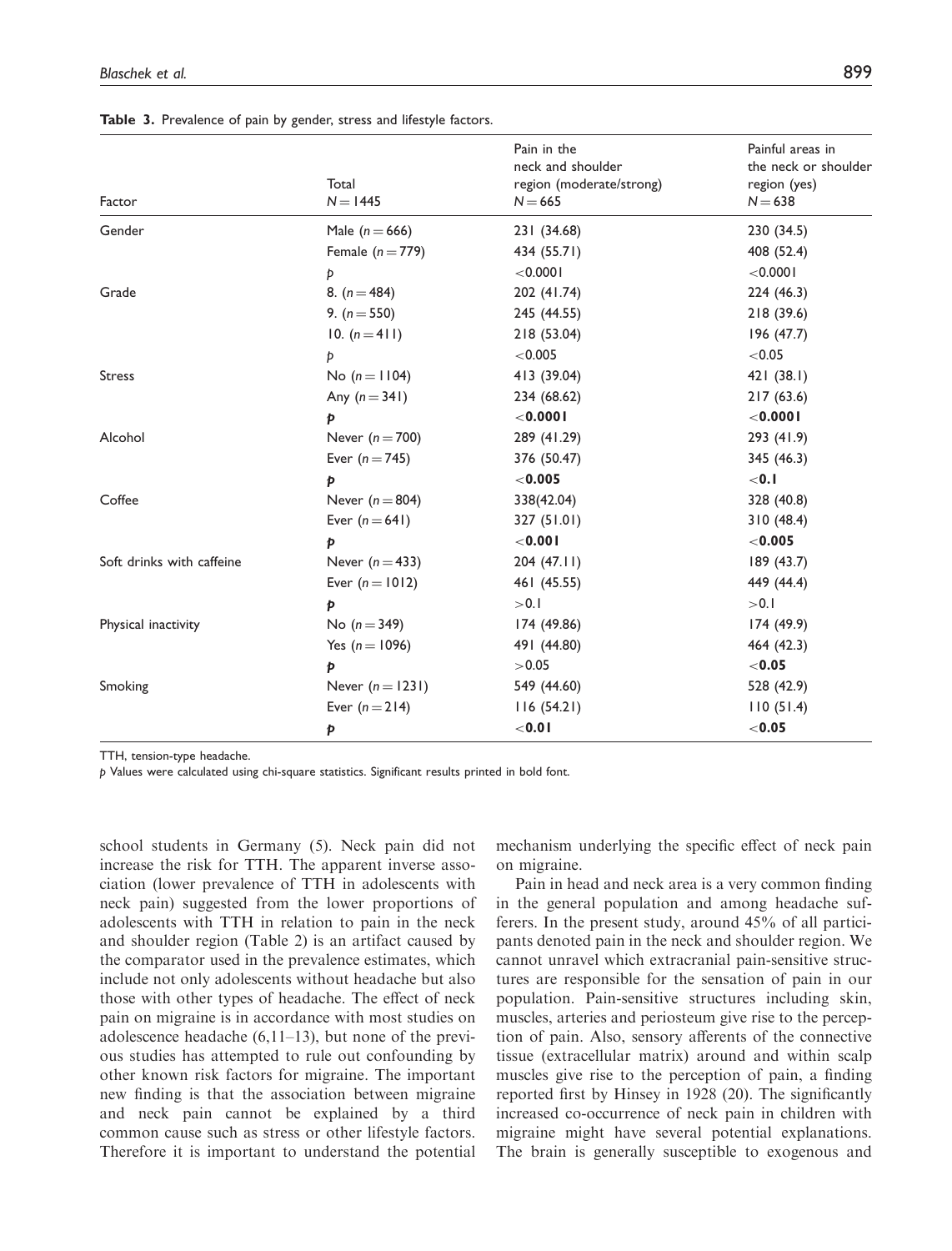| Odds ratio and 95% CI                                                          | Any headache<br>$N = 1201$ | Migraine<br>$N = 136$ | TTH<br>$N = 596$       | $Migraine + TTH$<br>$N = 469$ | $Migraine + TTH$<br>&Migraine<br>$N = 605$ |
|--------------------------------------------------------------------------------|----------------------------|-----------------------|------------------------|-------------------------------|--------------------------------------------|
| Pain in the neck and shoulder region (moderate/strong vs. not at all/scarcely) |                            |                       |                        |                               |                                            |
| Univariate analysis                                                            | $2.04$ (1.52-2.72)         | $3.44(2.22 - 5.33)$   | $1.40$ (1.02-1.91)     | $2.81(2.03 - 3.89)$           | $2.94(2.15-4.03)$                          |
| Multivariate analysis adjusted for                                             |                            |                       |                        |                               |                                            |
| Gender                                                                         | $1.85$ (1.37-2.48)         | 3.06 $(1.96 - 4.79)$  | $1.32(0.96 - 1.82)$    | $2.51(1.80-3.50)$             | $2.61(1.90-3.60)$                          |
| $Gender + stress$                                                              | $1.71(1.26 - 2.32)$        | $2.71$ (1.71–4.30)    | $1.27(0.91 - 1.76)$    | $2.26$ (1.61-3.17)            | $2.37$ (1.71-3.28)                         |
| $Gender + stress + lifestyle factors$                                          | $1.62$ (1.19-2.20)         | $2.39$ (1.48-3.85)    | $1.22(0.87 - 1.69)$    | $2.12(1.50-2.99)$             | $2.20(1.58 - 3.07)$                        |
| Painful areas in the neck or shoulder region (yes vs. no)                      |                            |                       |                        |                               |                                            |
| Univariate analysis                                                            | $1.74$ (1.30-2.33)         | $3.15(2.04 - 4.87)$   | $1.07(0.78 - 1.47)$    | $2.66$ (1.93-3.67)            | $2.76(2.02 - 3.77)$                        |
| Multivariate analysis adjusted for                                             |                            |                       |                        |                               |                                            |
| Gender                                                                         | $1.59$ (1.18-2.13)         | $2.74$ (1.75-4.28)    | $1.02$ $(0.74 - 1.40)$ | $2.44$ (1.76-3.40)            | $2.48$ (1.81-3.41)                         |
| $Gender + stress$                                                              | $1.48$ (1.10-2.00)         | $2.52$ (1.60-3.97)    | $0.98(0.71 - 1.35)$    | $2.22$ (1.58-3.10)            | $2.27(1.65-3.13)$                          |
| $Gender + stress + lifestyle factors$                                          | $1.42$ (1.05-1.92)         | $2.26$ (1.42-3.60)    | $0.95(0.68 - 1.31)$    | $2.10(1.50-2.95)$             | $2.14(1.55 - 2.97)$                        |

Table 4. Association of pain and gender, stress and lifestyle factors.

CI, confidence interval; TTH, tension type headache. Results are shown as OR with binominal 95% CI. Significant results are printed in bold font.

endogenous triggers with migraineurs exhibiting an interictal abnormal processing of sensory information in neurophysiologic studies (for review see (21)). In summary, the analysis of interictal cortical excitability with electrophysiology, transcranial magnetic stimulation and fMRI revealed a hyperexcitable (less habituated) cortex as the most consistent finding in migraine.

The mechanism underlying the dysfunctional regulation is largely unknown and a major open issue (22). A schematic representation of potential neuronal structures involved in migraine pain is shown in Figure 1. It has been suggested that a central sensitization within the cervico-trigeminal system occurs as a consequence of prolonged peripheral nociceptive input from intramuscular areas (23). A prolonged increase of regional muscle tone via the limbic system may at the same time potentiate pain facilitation from the brain stem to the spinal dorsal horn (24). It is interesting that in patients with strict unilateral migraine, so-called active muscular trigger points are found more often in the ipsilateral pericranial muscles (25). Sensory information from somatic nociceptive, perivascular and meningeal sensory afferents terminate in the trigeminocervical complex (TCC) (Figure 1). The TCC is composed of C1 and C2 dorsal horns of the cervical spinal cord and the caudal part of the spinal trigeminal nucleus. From there direct ascending connections to brainstem (e.g. periaqueductal grey), thalamic and hypothalamic areas are made, which in turn are connected to cortical sensory areas (e.g. S1, S2 and insular cortex, as part of the so called pain matrix) (26). The TCC receives modulating descending input from periaqueductal grey, hypothalamic neurons. Furthermore, direct cortico– trigeminal projections exists to promote a top-down nociceptive regulation. With lack of habituation being the principal and most reproducible interictal abnormality in migraine patients, dysfunctional descending inhibition has been proposed (24). Recent TMS studies point to deficits in the ability to dynamically maintain a balance between cortical excitation and inhibition (27,28). Deficient cortical regulation may be the cause of a higher variability in visual cortex excitability observed in children with migraine, in particular during the hours preceding an attack (29).

In summary, migraine patients show a hypersensitivity to sensory stimuli and dysfunctional modulatory pathways within the sensory system. In migraine, a hyper excitable brain with defective habituation is stimulated by exogenous and endogenous triggers to start a cascade of temporary/functional neurochemical changes (e.g. cortical spreading depression, activation of the trigeminovascular system) that generate clinical symptoms of migraine. Intrinsic nociceptive afferents of head and neck might, therefore, represent the sensory contribution to the observed association of neck pain and migraine. To date, the mechanism underlying this dysfunction remains largely unknown.

Our study was focused on the association between neck pain and headache. Confounding by established risk factors for headache such as gender, grade, stress and lifestyle factors could be excluded, although most of those factors were associated with different types of headache and all with neck pain. We hypothesize that migraineurs are especially sensitive to them. Studies on migraine revealed an increased susceptibility to other types of pain probably resulting from the intensive experience of pain in migraine attacks (8,30). Increased intramuscular activity secondary to psychological stress is likely to be of relevance in this respect, because the stress condition may cause a prolonged increase of regional muscle tone via the limbic system followed by functional changes in extracellular matrix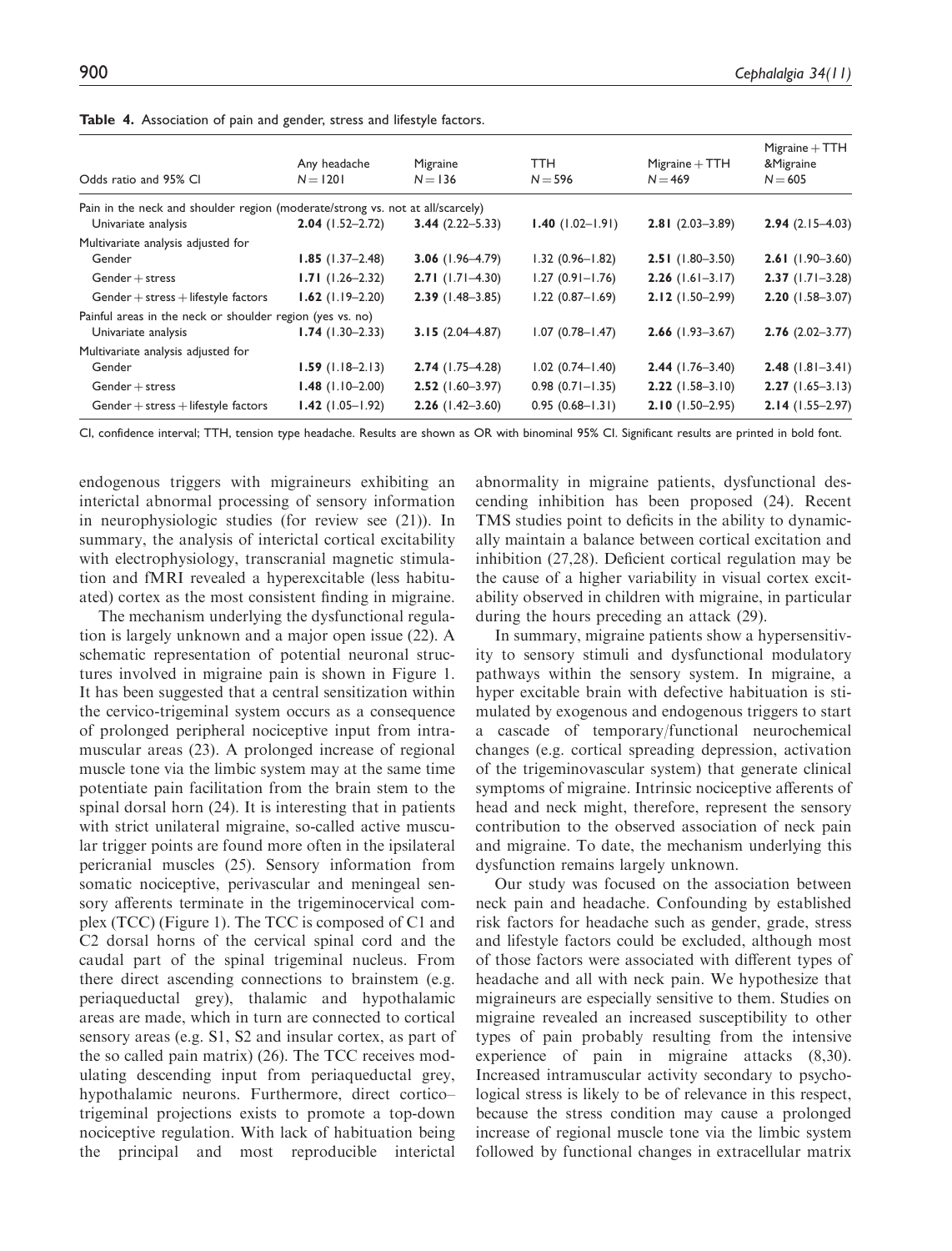

Figure 1. Schematic representation of neuronal structures involved in migraine pain. Afferent pathways are depicted in grey arrows, regulatory input in black. TCC trigeminocervical complex (C1 and C2 dorsal horns of the cervical spinal cord and caudal part of the spinal trigeminal nucleus); PAG (periaqueductal gray); S1 (primary somatosensory cortex); S2 (secondary somatosensory cortex), IC (insular cortex).

characteristics and at the same time potentiate pain facilitation from the brain stem to the spinal dorsal horn (24). In addition, migraine patients show hypersensitivity to sensory stimuli and dysfunctional modulatory pathways within the sensory system.

#### Strength and limitations

The major strength of our study is its population-based data collection with a comparatively low number of excluded questionnaires (13.7%), thus sampling bias seems unlikely. With the large number of participants, it was possible to differentiate between types of headache and to determine headache-type-specific associations between neck pain and headache.

There are some limitations of the present study. Classifications of types of headache were not validated by physicians' diagnoses, but were based on a validated self-administered questionnaire. This might have resulted in comparatively high estimates of headache prevalence, particularly for TTH and mixed headache. However, a number of studies have found reasonable sensitivity, specificity and predictive values for headache screening questionnaires (31–33). Valentinis et al. used a very similar questionnaire which incorporated all items required for diagnosing migraine according to the ICHD-II criteria. The questionnaire-based diagnosis was validated against the gold standard diagnosis by a headache specialist. Results showed that the questionnaire-based migraine diagnosis had a sensitivity of 67.3%, and a specificity of 100%.The Cohen's kappa coefficient was 0.66 denoting a good level of agreement between both analyses (31). Out of another large

population-based headache study, 70 children with questionnaire-based diagnosis of migraine, TTH or no headache each were randomly selected to confirm headache diagnosis by face to face interview. The questionnaire based diagnosis was confirmed in 84% (migraine), 93% (TTH) and 84% (no headache) of participants (11).

The questionnaire used is an established instrument for assessing frequency and localization of pain among children and adolescents. It has been used in several other studies (2,4,5,34,35) and has been clearly shown to be suitable for adolescents.

Localization of pain was only self-reported, which may have resulted in some misclassification or failure to correctly specify the 'true' pain sensitive area (see methods). Validation of self-reported pain spots by physical examination was not possible because of the strictly anonymous data collection. However, former investigations have used comparable questionnaires (5,6,13,36) and demonstrated a close correlation between self-reported pain areas and results of clinical examination (e.g. (11,37)). Additionally, we applied independent approaches to identify 'pain' in the neck and shoulder region by asking about pain and by asking to mark the respective region on a schematic drawing of the human body. Both approaches yielded similar findings.

## **Conclusion**

The main finding of the present epidemiologic study was the confirmation of the association of neck pain and migraine, which could not be explained by stress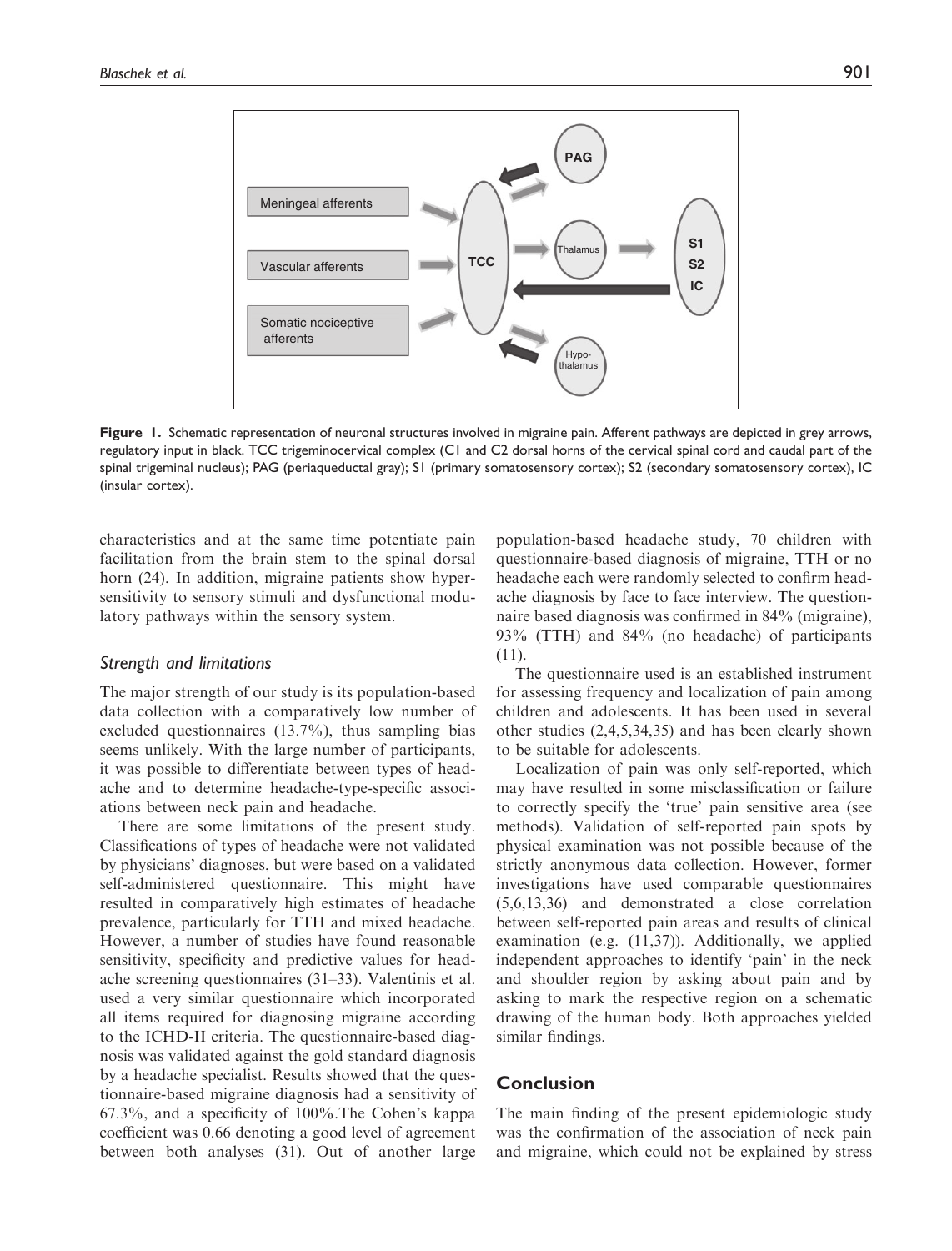or lifestyle factors. Pain in the neck and shoulder region is common in adolescents. In migraineurs, however, there might be specific susceptibility to pain in this area prompting migraine attacks. A possible link between migraine and neck pain may be the cervico-

trigeminal convergence of neck and meningeal sensory afferents or a disturbed descending inhibition in migraine. Efforts for pain relief in the neck and shoulder region might therefore be a means for prevention of migraine.

## Clinical implications

- . Neck pain is independently associated with migraine but not with tension-type headache.
- . Efforts for pain relief in the neck and shoulder region might therefore be a means for prevention of migraine.
- . A possible link between migraine and neck pain might be the cervico-trigeminal convergence of neck and meningeal sensory afferents or a disturbed descending inhibition in migraine. As a result, a specific susceptibility to pain in the neck and shoulder region might arise leading to migraine attacks.

### Funding

The study was supported by an unrestricted personal grant of the German Headache and Migraine Society (DMKG) to S. L.

#### Conflict of interest

None declared.

#### Acknowledgements

We thank all participants for their time and efforts. We also thank the contact persons at the participating schools for their effort in preparation of the data collection. We thank the Bavarian State Ministry for Education and Culture for understanding and support. The authors gratefully acknowledge the assistance of Jörg Urban in the preparation of this manuscript.

#### **References**

- 1. Hershey AD. Pediatric headache: Update on recent research. Headache 2012; 52: 327–332.
- 2. Roth-Isigkeit A, Thyen U, Raspe HH, et al. Reports of pain among German children and adolescents: An epidemiological study. Acta Paediatr 2004; 93: 258–263.
- 3. Kroner-Herwig B, Heinrich M and Morris L. Headache in German children and adolescents: A populationbased epidemiological study. Cephalalgia 2007; 27: 519–527.
- 4. Fendrich K, Vennemann M, Pfaffenrath V, et al. Headache prevalence among adolescents–The German DMKG headache study. Cephalalgia 2007; 27: 347–354.
- 5. Blaschek A, Milde-Busch A, Straube A, et al. Self-reported muscle pain in adolescents with migraine and tension-type headache. Cephalalgia 2012; 32: 241–249.
- 6. Grimmer K, Nyland L and Milanese S. Repeated measures of recent headache, neck and upper back pain in Australian adolescents. Cephalalgia 2006; 26: 843–851.
- 7. Milde-Busch A, Blaschek A, Borggrafe I, et al. Associations of diet and lifestyle with headache in high-school students: Results from a cross-sectional study. Headache 2010; 50: 1104–1114.
- 8. Milde-Busch A, Blaschek A, Heinen F, et al. Associations between stress and migraine and tension-type headache: Results from a school-based study in adolescents from grammar schools in Germany. Cephalalgia 2011; 31: 774–785.
- 9. Bendtsen L and Fernandez-de-la-Penas C. The Role of Muscles in Tension-Type Headache. Curr Pain Headache Rep 2011; 15: 451–458.
- 10. Blau JN and MacGregor EA. Migraine and the neck. Headache 1994; 34: 88–90.
- 11. Anttila P, Metsahonkala L, Mikkelsson M, et al. Muscle tenderness in pericranial and neck-shoulder region in children with headache. A controlled study. Cephalalgia 2002; 22: 340–344.
- 12. Metsahonkala L, Anttila P, Laimi K, et al. Extracephalic tenderness and pressure pain threshold in children with headache. Eur J Pain 2006; 10: 581–585.
- 13. Anttila P, Metsahonkala L, Aromaa M, et al. Determinants of tension-type headache in children. Cephalalgia 2002; 22: 401–408.
- 14. Laimi K, Salminen JJ, Metsahonkala L, et al. Characteristics of neck pain associated with adolescent headache. Cephalalgia 2007; 27: 1244–1254.
- 15. Kelman L. The biological basis of headache. Exp Rev Neurother 2011; 11: 363–378.
- 16. The International Classification of Headache Disorders: 2nd edition. Cephalalgia 2004; 24 Suppl 1: 9–160.
- 17. Schulz P. Trier inventory of chronic stress. Göttingen: Hogrefe, 2004.
- 18. Zerssen D and Petermann F. B-LR Beschwerden-Liste Revidierte Fassung. Göttingen: Hogrefe, 2011.
- 19. Kujala UM, Taimela S and Viljanen T. Leisure physical activity and various pain symptoms among adolescents. Br J Sports Med 1999; 33: 325–328.
- 20. Hinsey JC. Observations on the innervation of blood vessels in skeletal muscles. J Comp Neurol 1928; 47: 23–65.
- 21. Pietrobon D and Moskowitz MA. Pathophysiology of migraine. Ann Rev Physiol 2013; 75: 365–391.
- 22. Coppola G, Pierelli F and Schoenen J. Is the cerebral cortex hyperexcitable or hyperresponsive in migraine? Cephalalgia 2007; 27: 1427–1439.